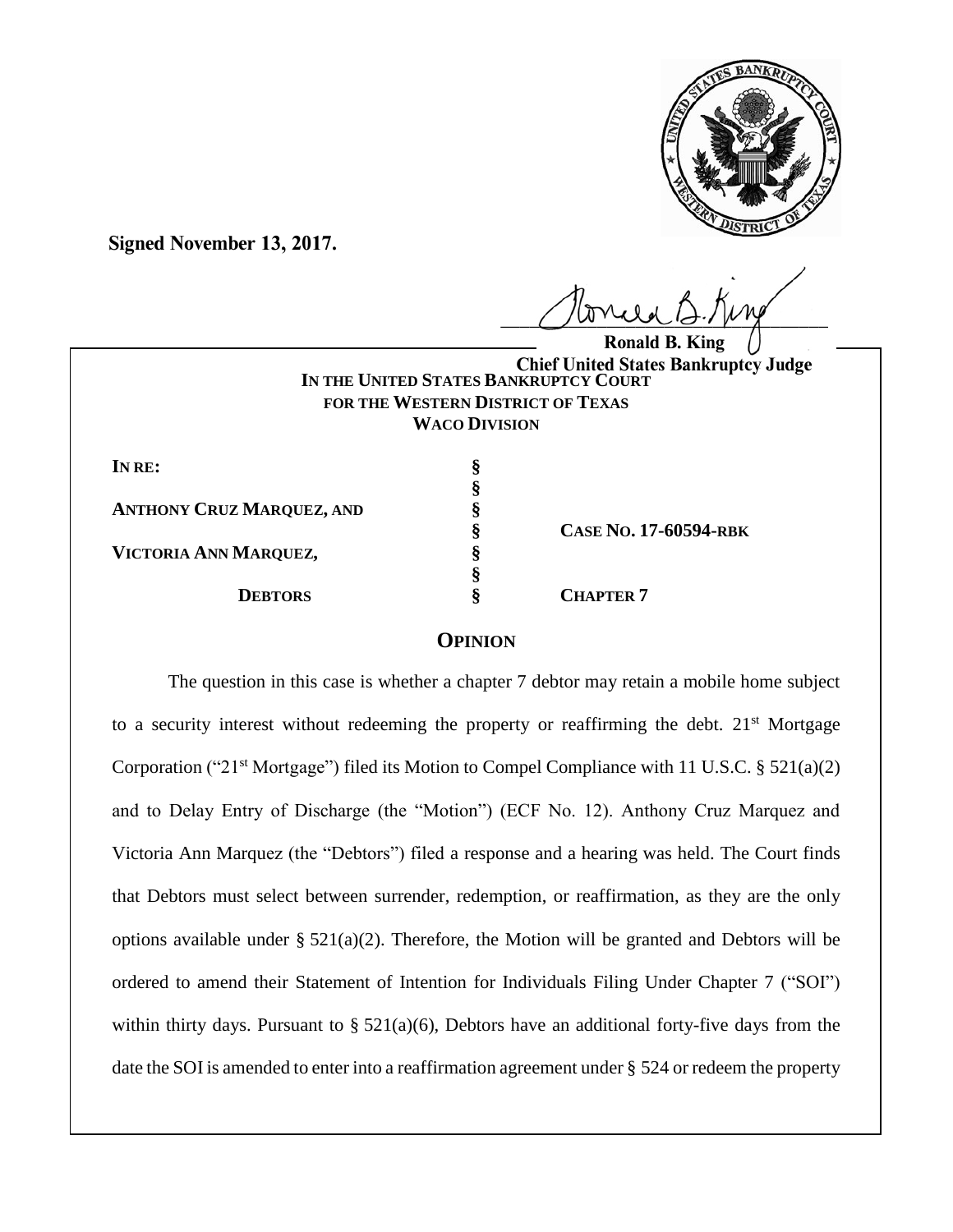under § 722 if they choose to do so; otherwise, Debtors must surrender the property. If Debtors elect to reaffirm or redeem the property and have failed to act in accordance with their SOI at the expiration of the forty-five day period, Debtors must surrender the property to  $21<sup>st</sup>$  Mortgage. Discharge will be suspended until Debtors have complied.

The Court finds that it has jurisdiction to render a final order in this core proceeding pursuant to 28 U.S.C. §§ 157(b) and 1334. Venue is proper under 28 U.S.C. §§ 1408 and 1409. This opinion constitutes the findings of fact and conclusions of law of the Court pursuant to FED. R. BANKR. P. 7052 and 9014.

### **BACKGROUND**

Debtors filed a chapter 7 petition on July 31, 2017. The petition included the Debtors' SOI that is at issue before the Court. "Part 1" of the SOI instructs the Debtors to list their secured creditors and select whether they will surrender, redeem, or reaffirm the property. A fourth checkbox is also listed which Debtors selected for all of the listed secured creditors. 21<sup>st</sup> Mortgage holds a lien on a mobile home purchased by Debtors in 1999. (ECF No. 1). The fourth box states, "Retain the property and [explain]:" which is followed by the Debtors' manual entry of "Debtor will continue making payments to creditor without reaffirming." (ECF No. 1). 21<sup>st</sup> Mortgage delivered a reaffirmation agreement to Debtors' counsel but it was ignored. 21<sup>st</sup> Mortgage then timely filed this Motion, moving the Court to compel Debtors to comply with their duties under § 521(a)(2) and to delay entry of discharge until Debtors have done so.

### **DISCUSSION**

There are two issues before the Court. First, under  $\S 521(a)(2)$ , as amended by the Bankruptcy Abuse Prevention and Consumer Protection Act ("BAPCPA"), are debtors limited to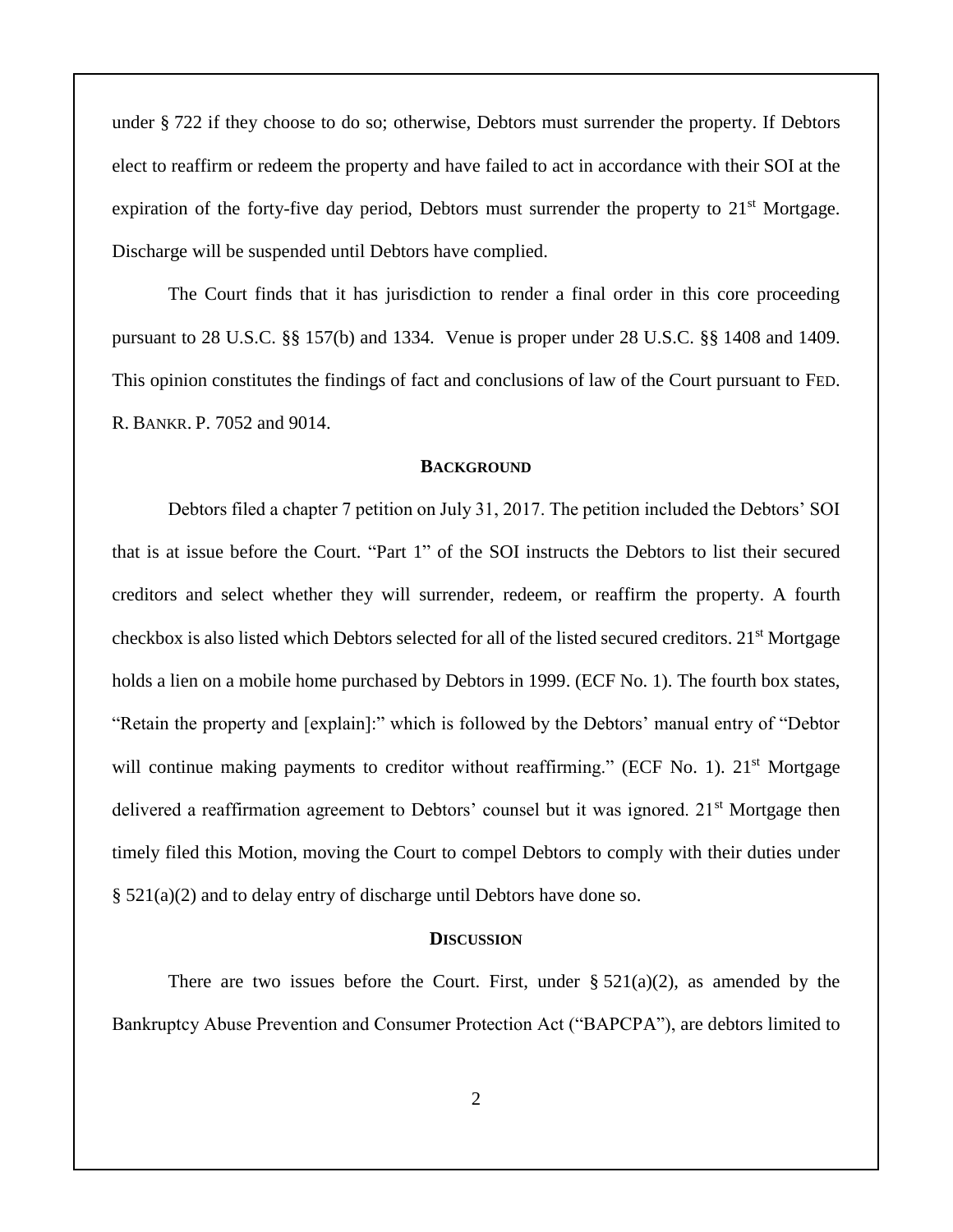surrender, redemption, or reaffirmation as their only options, or may they select "ride-through"<sup>1</sup> as Debtors are attempting to do in this case? Second, if ride-through is not an option and yet a debtor still attempts it, what enforcement options are available to the court? Sections 521(a) and 362(h)(1), along with Fifth Circuit precedent, provide the answers to these questions.

## **A. What Are A Debtor's Options Under § 521(a)(2)?**

Section 521(a)(2), found under the heading "Debtor's duties," states that an individual debtor "shall" file "a statement of intention with respect to the retention or surrender" of applicable property.  $\S 521(a)(2)$ . If the debtor chooses to retain the property, the debtor must specify whether "the debtor intends to redeem such property, or that debtor intends to reaffirm debts secured by such property" within thirty days of filing or before the first meeting of creditors, whichever is earlier. *Id.*; *In re Johnson*, 89 F.3d 249, 252 (5th Cir. 1996) (holding that "filing a statement of intention indicating that none of the three statutory alternatives are applicable, and failing otherwise to inform [creditor] of their intention is not in compliance with Section  $521(2)$ .").<sup>2</sup> If the debtor fails to timely file an SOI under  $\S$  521(a)(2), the stay will be lifted and the property will no longer be property of the estate. § 362(h)(1). Section 362(h)(1) was added in 2005 by BAPCPA. Bankruptcy Abuse Prevention and Consumer Protection Act of 2005, H.R. 31, 109th Cong., § 305  $(2005)$ .

Once the debtor has made his selection to redeem or reaffirm, the debtor has forty-five days from the date of the meeting of creditors to fulfill the stated intention; otherwise the debtor "shall ... not retain possession of personal property ...."  $\S 521(a)(6)(A)$ –(B). The paragraph following  $\S$  521(a)(6)(B) (sometimes referred to as the "hanging paragraph"), states that if a debtor

 $<sup>1</sup>$  Ride-through occurs when a court allows the debtor to retain property without reaffirming or redeeming it so long</sup> as they remain current on payments.

<sup>&</sup>lt;sup>2</sup> Prior to the enactment of BAPCPA, § 521(a)(2) was labeled as § 521(2) but the language is virtually the same.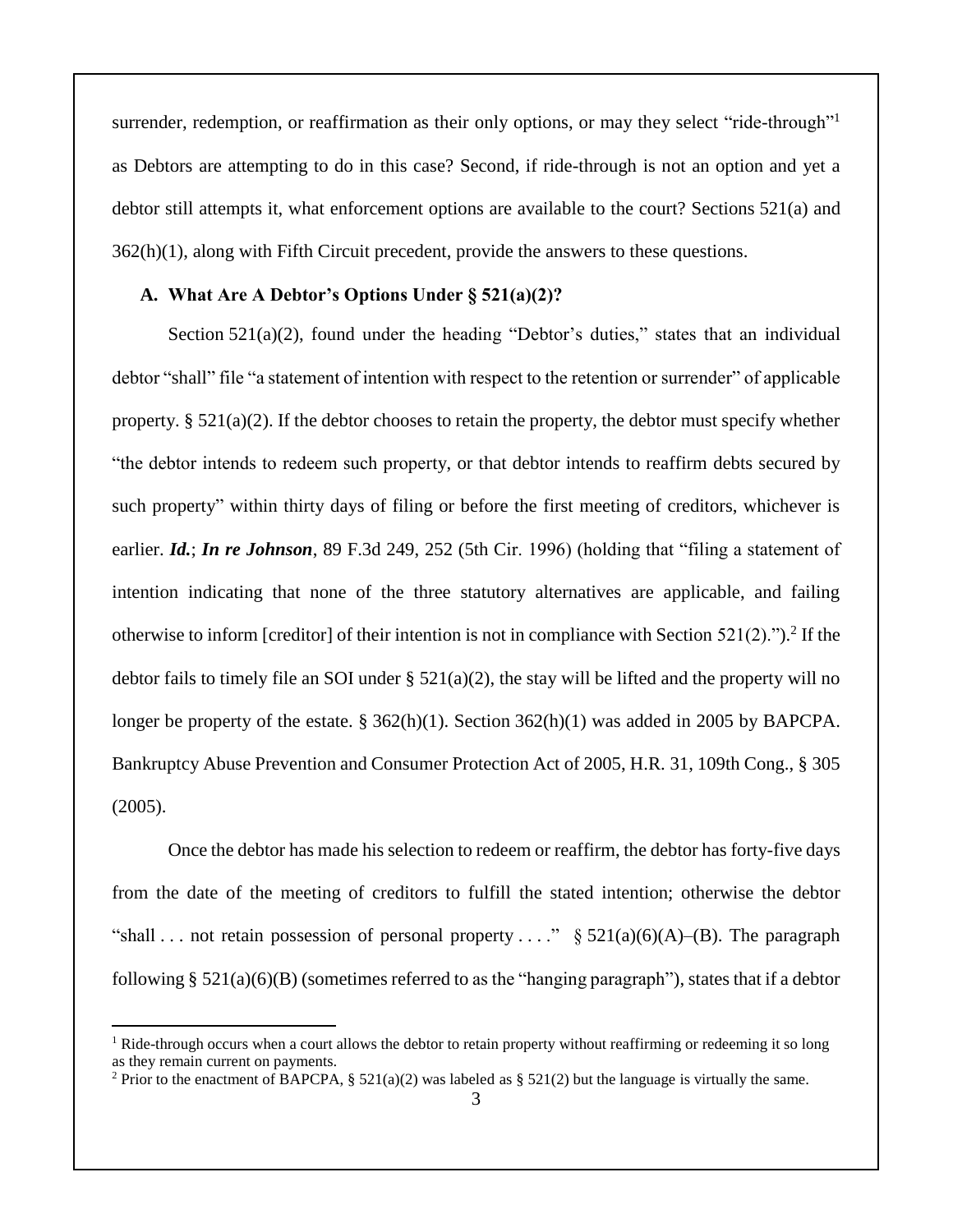fails to comply with  $\S 521(a)(6)$  within the allotted forty-five days, the stay will be lifted, the property will be removed from the estate, and the creditor will be permitted to pursue any available nonbankruptcy law remedies. §  $521(a)(6)(*)$ .<sup>3</sup> Section  $521(a)(6)$  was also added in 2005 by BAPCPA. Bankruptcy Abuse Prevention and Consumer Protection Act of 2005, H.R. 31, 109th Cong., §§ 304 and 305 (2005).

Prior to the enactment of BAPCPA, a circuit split had developed regarding the availability of ride-through to chapter 7 debtors. Some circuits have interpreted  $\S 521(a)(2)$  to allow a debtor a fourth option other than surrender, redemption, or reaffirmation, known as ride-through. *See In re Price*, 370 F.3d 362 (3d Cir. 2004); *McClellan Fed. Credit Union v. Parker (In re Parker)*, 139 F.3d 668 (9th Cir. 1998); *Capital Communications Fed. Credit Union v. Boodrow (In re Boodrow)*, 126 F.3d 43 (2d Cir. 1997); *Homeowners Funding Corp. v. Belanger (In re Belanger)*, 962 F.2d 345 (4th Cir. 1992); *Lowry Fed. Credit Union v. West*, 882 F.2d 1543 (10th Cir. 1989). Other circuits, including the Fifth Circuit, concluded the opposite, holding that § 521(a)(2) requires a debtor to select only between the three options listed in the statute: surrender, redeem, or reaffirm. *See Bank of Boston v. Burr (In re Burr)*, 160 F.3d 843 (1st Cir. 1998); *Johnson v. Sun Fin. Co. (In re Johnson)*, 89 F.3d 249 (5th Cir. 1996); *Taylor v. AGE Fed. Credit Union (In re Taylor)*, 3 F.3d 1512 (11th Cir. 1993); *In re Edwards*, 901 F.2d 1383 (7th Cir. 1990).

Of primary relevance in this case are the holdings of the Fifth Circuit in *Johnson* and the Eleventh Circuit in *Taylor*. In *Johnson*, the Fifth Circuit held that "[t]he clear language of Section 521(2)" requires a debtor to select between the three listed options of surrender, redemption, or reaffirmation, and that no other option existed. *Johnson*, 89 F.3d at 252. An attempt to select any

<sup>&</sup>lt;sup>3</sup> Because the "hanging paragraph" found in § 521(a)(6) does not have a number or letter designation, the Court will cite to it using an asterisk ("\*") symbol.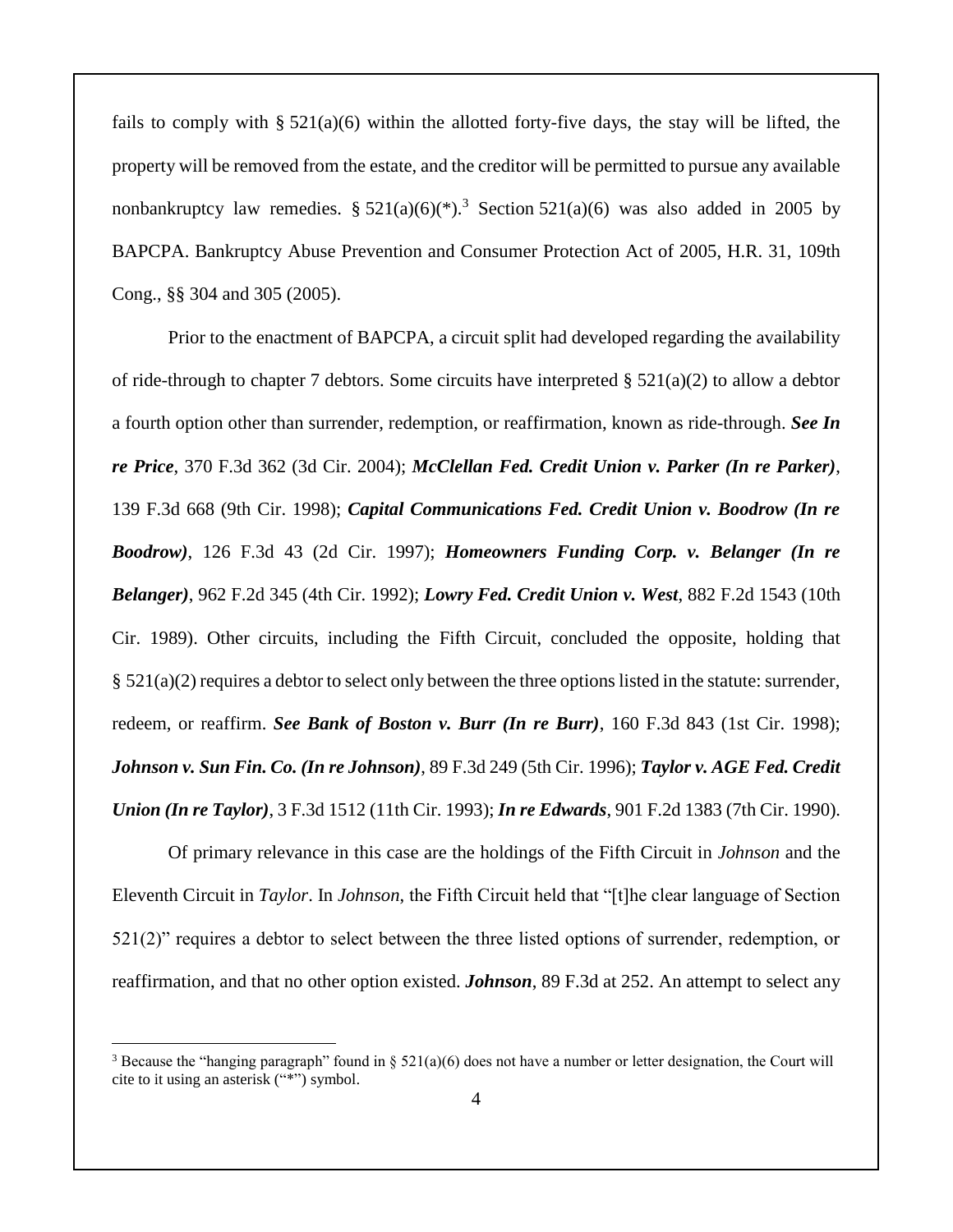other option "is not in compliance with Section 521(2)." *Id.* The court "adopt[ed] the reasoning of the Eleventh Circuit in *Taylor*." *Id.* The Eleventh Circuit also held that the plain language of § 521(2) gives a debtor only three options. *Taylor*, 3 F.3d at 1516. The court found that "[m]ost of [the circuits holding that there is a fourth option] focused upon the phrase 'if applicable' and reasoned that if a debtor wishes to retain secured property but does not want to redeem or reaffirm, then those options are not 'applicable.'" *Id.* In contrast, the Eleventh Circuit found that the phrase "if applicable" applies to a debtor's decision to retain property, making the options of redemption or reaffirmation "applicable" once the debtor chooses to retain the property. *Id.* The Code requires the debtor to then "perform his intention with respect to such property" within forty-five days. *Id.* Furthermore, the Eleventh Circuit reasoned that a debtor is capable of redeeming property or executing a reaffirmation agreement in that time but "an option to retain and keep current is not an act capable of performance within forty-five days." *Id.* The court, therefore, held that a debtor wishing to retain possession of property must redeem or reaffirm; there is no other option. *Id.*

The *Taylor* court went on to highlight several policy reasons for this decision. First, "allowing retention of the property without reaffirmation or redemption would be tantamount to forcing the creditor into a de facto reaffirmation agreement with no recourse against the debtor." *Id.* As all debtors are aware, entering into a reaffirmation agreement is a voluntary act; the voluntary nature of a reaffirmation agreement extends both to debtors and creditors alike. Second, "debtors would have no incentive to keep the property in good condition or to continue making payments if the value of the collateral declined below the amount of the debt or was destroyed." *Id.* Ultimately, "allowing a debtor to retain property without reaffirming or redeeming gives the debtor not a 'fresh start' but a 'head start' since the debtor effectively converts his secured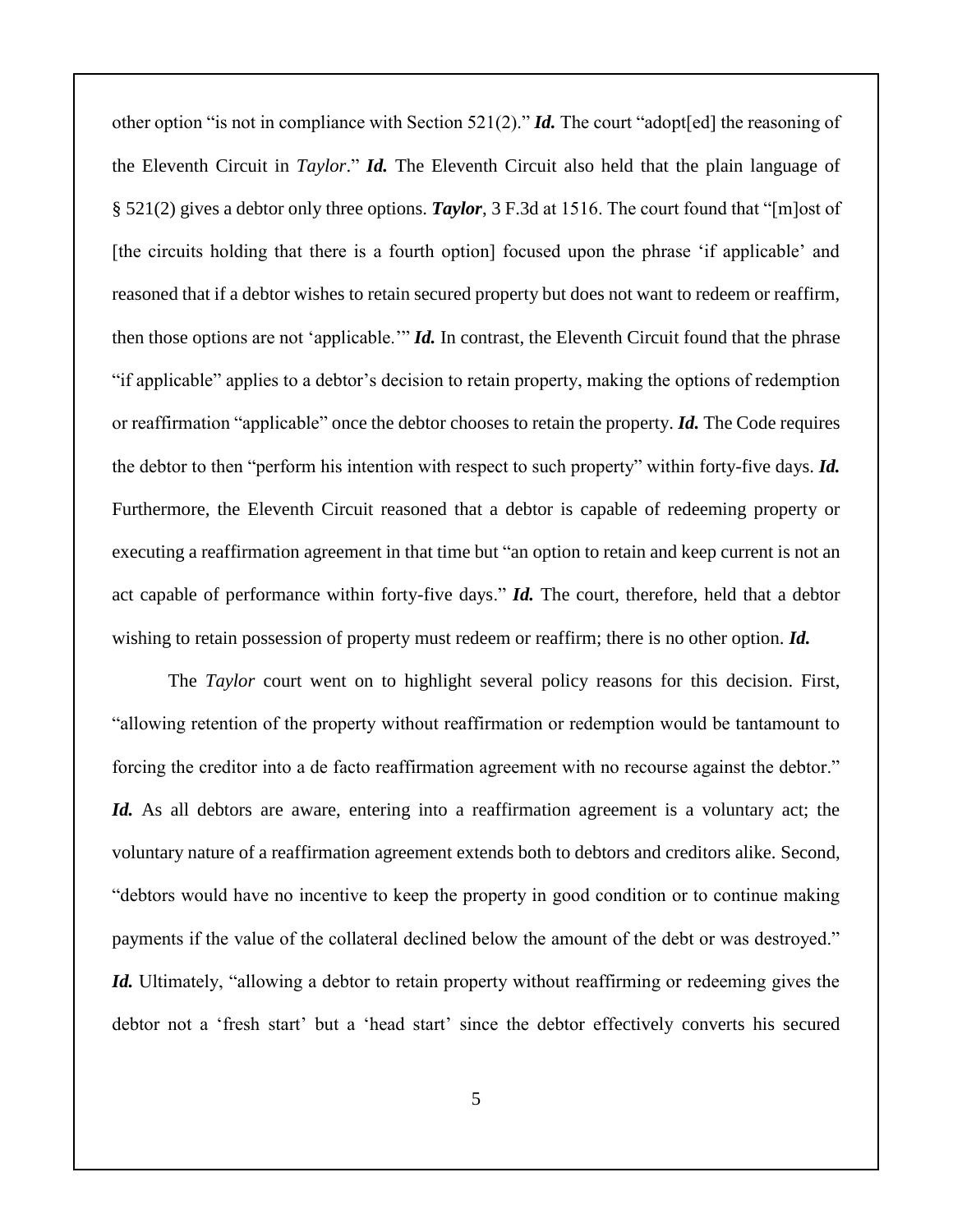obligation from recourse to nonrecourse with no downside risk for failing to maintain or insure the lender's collateral." *Id.*

Although the Fifth Circuit has not revisited the issue since Congress enacted BAPCPA, numerous bankruptcy courts within the Fifth Circuit have continued to adhere to *Johnson*. *See In re Francis*, 2015 WL 139520 (Bankr. N.D. Tex. 2015) (Nelms, J.); *In re Law*, 497 B.R. 843 (Bankr. N.D. Tex. 2013) (Jernigan, J.); *In re Sanders*, 2012 WL 692549 (Bankr. W.D. Tex. 2012) (Clark, J.). In fact, Judge Nelms found that "[t]he ruling in *Johnson* . . . was codified . . . when Congress passed [BAPCPA]." *Francis*, 2015 WL 139520 at \*3. Judge Nelms noted that § 521(a)(2) "is substantially the same as section 521(2) when [*Johnson*] was decided" and "nothing in revised section 521(a)(2) suggests a congressional intent to depart from [it]." *Id.* at \*5.

Some courts have found that there is still a backdoor to ride-through that applies in very limited circumstances. In those cases, the debtors had at least attempted to comply with their statutory duties under §§ 521(a)(2) and (6). For example, in *In re Baker*, the debtors and lender entered into a reaffirmation agreement but the court refused to approve it as the court believed it constituted an undue hardship. *In re Baker*, 390 B.R. 524, 529–30 (Bankr. D. Del. 2008). *Baker* and other similar cases have held that substantial compliance with § 521 is sufficient to prevent the lifting of the stay, and in effect, permits a backdoor ride-through. *See, e.g., id.* Another court went farther and held that, not only is substantial compliance sufficient, it is "essential to the possibility of carving out a continued existence of the 'ride-through' option as a so-called 'backdoor ride-through.'" *In re Jones*, 397 B.R. 775, 788 (S.D. W. Va. 2008).

Ride-through is still not an option under § 521 post-BAPCPA and even if a "backdoor ridethrough" was an option available, as some courts have held, Debtors have not "substantially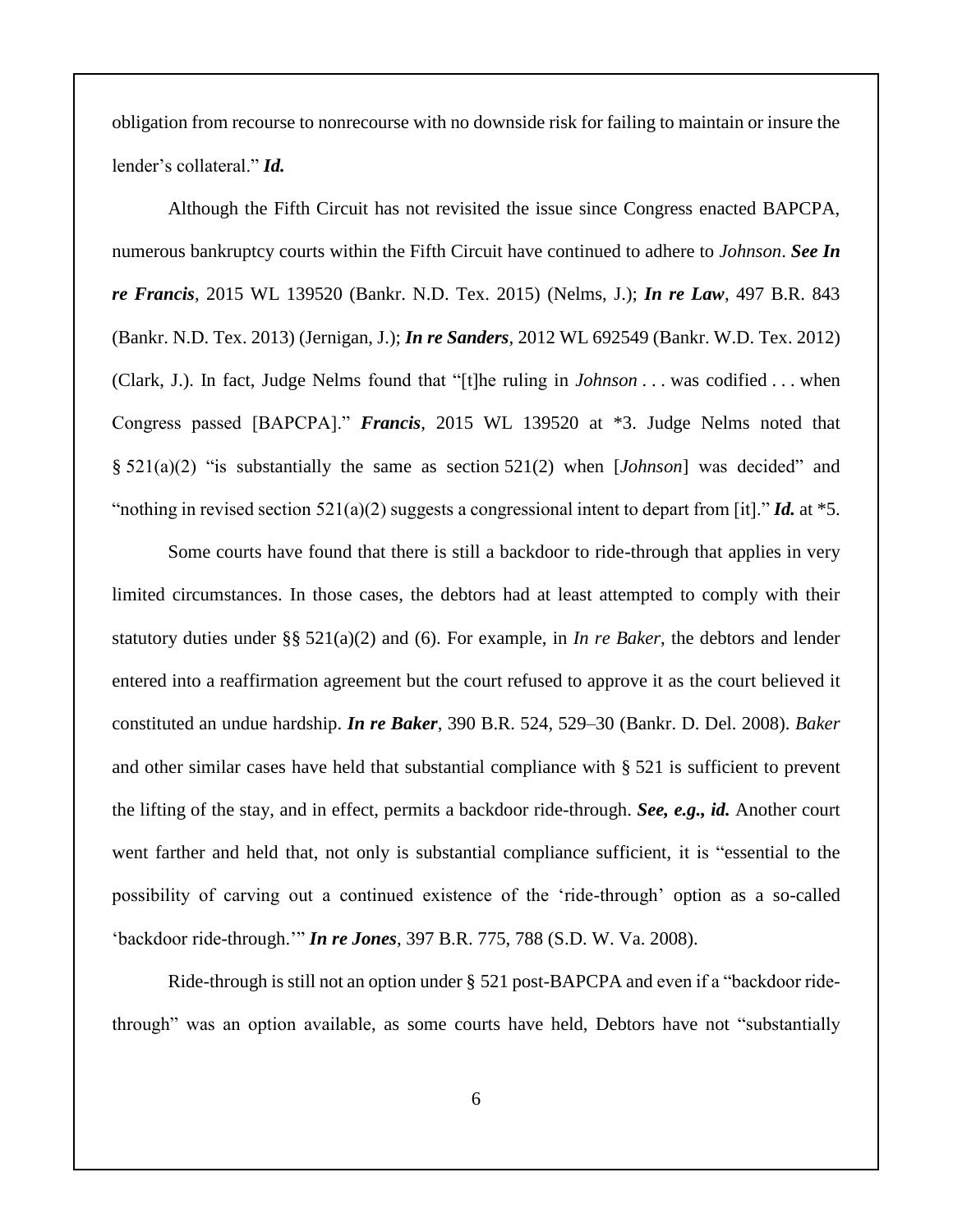complied" with  $\S 521(a)(2)$ , making that option unavailable in this case.<sup>4</sup> The Court finds that Debtors are required to select between the three options enumerated in §  $521(a)(2)$ : surrender, redeem, or reaffirm.

# **B. What Enforcement Options Are Available To The Court If A Debtor Does Not Elect To Surrender, Reaffirm, Or Redeem Property?**

Debtors assert that the only option available to the Court is to lift the stay under  $\S 362(h)(1)$ . Some bankruptcy courts have ordered debtors to choose between one of the three available options, or the stay would be lifted. *In re Steinberg*, 447 B.R. 355, 359 (Bankr. S.D. Fla. 2011); *In re Harris*, 421 B.R. 597, 600 (Bankr. S.D. Ga. 2010). One bankruptcy court ordered the debtor to select between the three available options and suspended discharge until the court could verify that the debtor had complied with the court's order. *In re Linderman*, 435 B.R. 715, 718 (Bankr. M.D. Fla. 2009). Finally, another court held that the stay should be lifted "for 'garden variety' violations of § 521(a)(2)" but some unusual situations may call for a stronger response. *In re Trussel*, 2015 WL 1058253 at \*4 (Bankr. N.D. Fla. 2015).

In *Trussel*, the debtor filed an SOI indicating an intent to reaffirm the debt, but the debtor and creditor were unable to reach an agreement. *Id.* at \*1. The creditor moved to compel the debtor to surrender the property because he had failed to comply with his stated intention. *Id.* Like the cases previously discussed, the court found that the debtor had substantially complied with his obligations under the Code and denied the creditor's motion, allowing a backdoor ride-through. *Id.* at \*2–4. Of note, however, the court recognized that "unique factual settings" may give rise to a situation where it is appropriate for a court to compel surrender of property. *Id.* at \*4.

<sup>&</sup>lt;sup>4</sup> The Court does not express an opinion as to the availability of a "backdoor ride-through" for future debtors who have "substantially complied" with their duties under  $\S$  521(a)(2) and (6).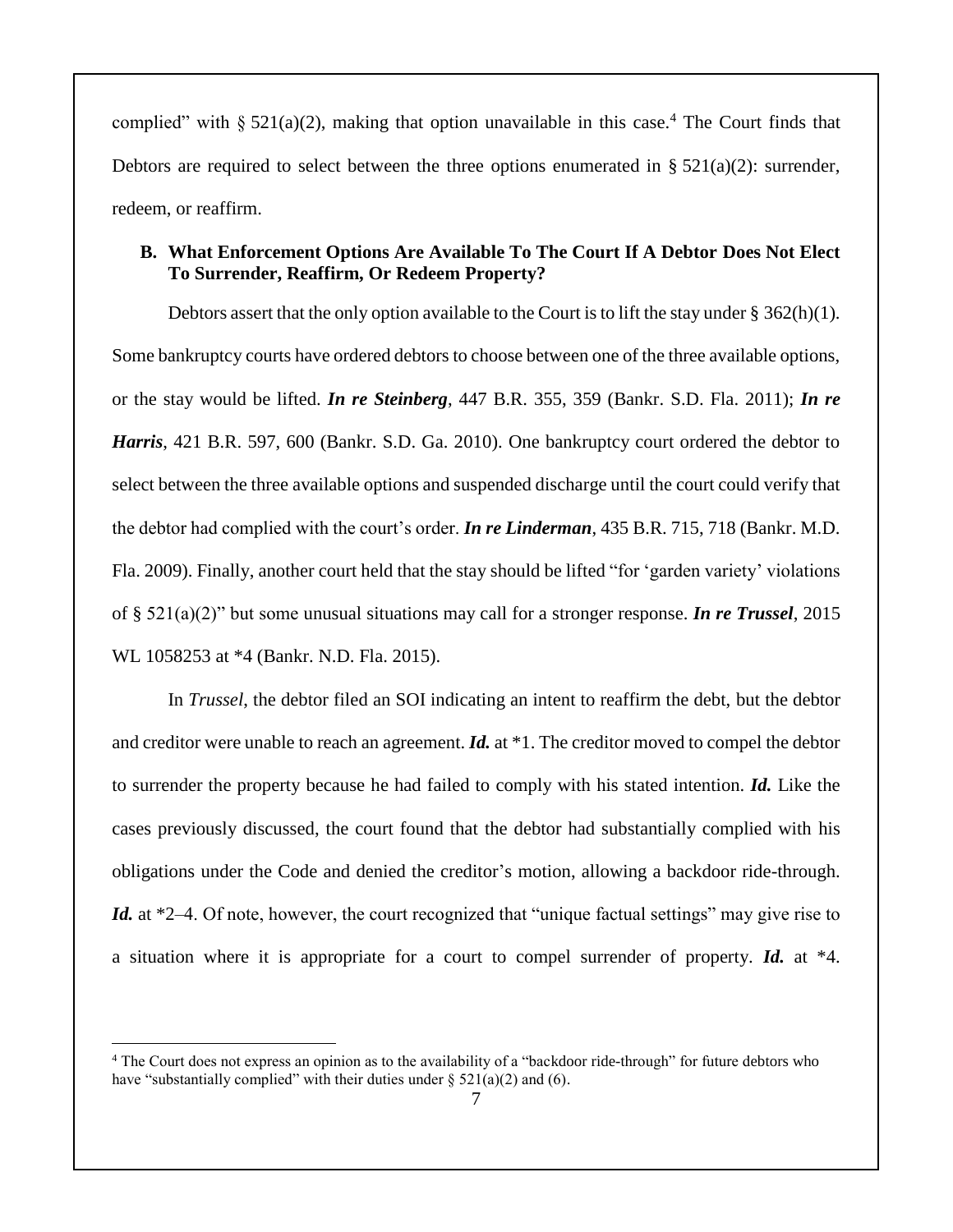Specifically, surrender may be compelled when a debtor does not "attempt, in good faith, to reach a reaffirmation agreement with the creditor." *Id.*

This Court agrees with *Linderman* and *Trussel*: a violation of § 521(a)(2) should generally result in the stay being lifted, but in unusual circumstances, such as this one, where the debtor has not even attempted to comply with his duties under the Code, the Court may be compelled to take further action in order to ensure that the Code and Fifth Circuit case law are effectuated.

#### **C. Application To The Case At Bar**

The case at bar presents a "unique factual setting" that compels the Court to take further action to ensure compliance with the letter (and spirit) of the law. Debtors intentionally did not select one of the three options available to them. At the hearing, Debtors' attorney acknowledged that Debtors are required to make a selection between the three options, but argued that their failure to do so can only result in the stay being lifted. (Trial Audio, 1:43:25, Oct. 17, 2017). Debtors state that once the stay is lifted,  $21<sup>st</sup>$  Mortgage can then pursue any available state law remedies, such as foreclosure. In this unique situation, however, foreclosure will not be immediately available (if ever) to 21<sup>st</sup> Mortgage because Debtors are current on their mobile home payments and the contract (entered into in 1999) does not contain an *ipso facto* clause that is commonly found in contracts today. *Id.* In effect, Debtors believe they have found a loophole that will allow them to ride-through this bankruptcy without reaffirming or redeeming the property.

It appears to the Court that Debtors' purpose in attempting to avoid their duties under the Code is the very reason the Eleventh Circuit determined that ride-through was not permitted. Allowing Debtors to ride-through without  $21<sup>st</sup>$  Mortgage's consent would amount to forcing  $21<sup>st</sup>$ Mortgage into an involuntary reaffirmation agreement while also discharging Debtors' personal liability on the debt. In the case of a mobile home riding through bankruptcy, the concern that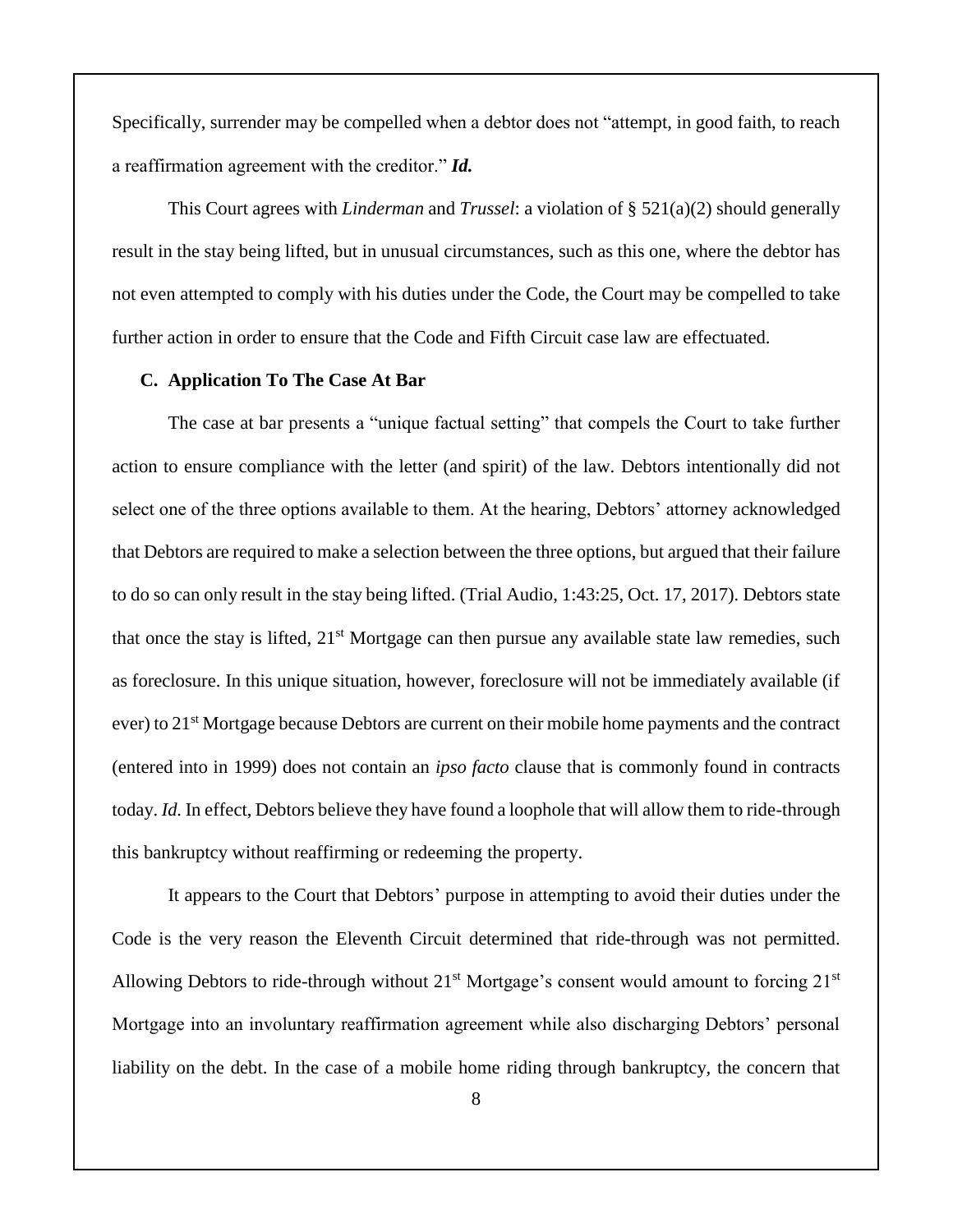Debtors will cease making payments if the value of the collateral drops below the amount of the debt is very real; mobile homes are notorious for steep declines in value. Ultimately, the benefits that would be bestowed upon Debtors if ride-through were permitted in this case would amount to a head start, and the Code only promises a fresh start.

Although not dispositive, the Court is also not persuaded by Debtors' argument that this all could have been avoided if 21st Mortgage had included an *ipso facto* clause in the contract. (*See* Trial Audio, 1:43:50, Oct. 17, 2017). First, this argument ignores the fact that Debtors are *required* to select one of only three options under  $\S$  521(a)(2) and Debtors intentionally chose not to do so. Second, only since the passage of BAPCPA have *ipso facto* clauses become an effective tool for creditors. Section 521(d), giving creditors the ability to enforce *ipso facto* clauses once property has been removed from the estate and the stay has been lifted, was added to the Code by BAPCPA in 2005. Bankruptcy Abuse Prevention and Consumer Protection Act of 2005, H.R. 31, 109th Cong., § 305 (2005). Prior to BAPCPA, courts routinely held that *ipso facto* clauses were unenforceable. *See, e.g., In re NextWave Pers. Commc'n Inc.*, 244 B.R. 253, 269 (Bankr. S.D.N.Y. 2002) (citing a number of cases, all holding that *ipso facto* clauses are unenforceable). The Court does not believe Debtors can circumvent the Bankruptcy Code and Fifth Circuit precedent simply because 21<sup>st</sup> Mortgage did not include a clause in the contract that would have been considered unenforceable at the time the contract was executed.<sup>5</sup>

In Debtors' response brief, Debtors raise a few additional arguments that the Court will address. First, Debtors boldly claim that they are "not arguing before this Court that there is a '4th option' under the Bankruptcy Code" in an attempt to distinguish this case from *Johnson*, while

<sup>5</sup> Of note, it appears that 21st Mortgage updated its security agreement to include an *ipso facto* clause after the enactment of BAPCPA. *See In re Bowling*, No. 15-52634, ECF No. 13 (Exhibit A) (Bankr. W.D. Tex. 2015).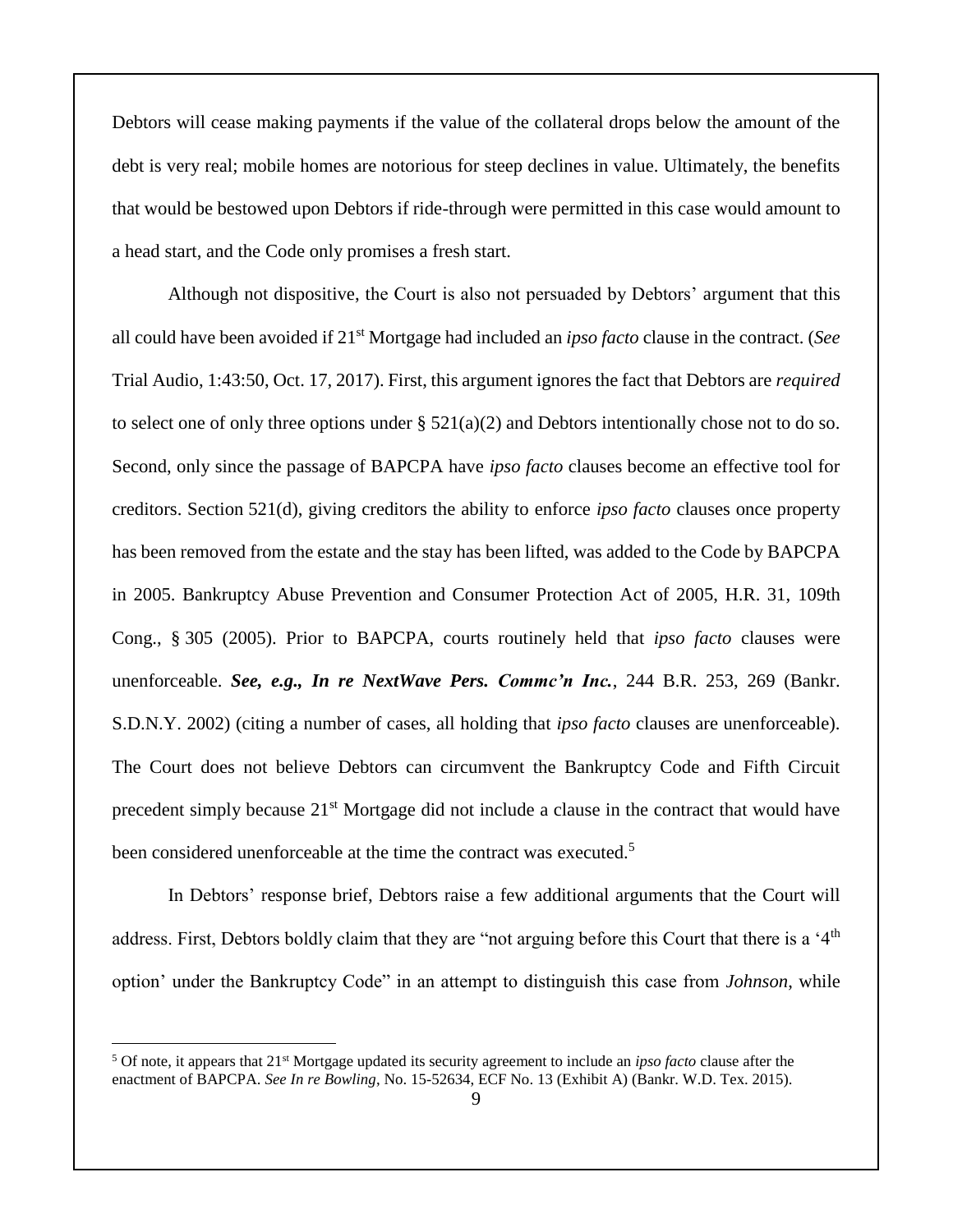their SOI literally attempts to select a fourth option. Regardless of how Debtors would like to frame the argument, ultimately they are asking the Court to allow them to ride-through this bankruptcy without reaffirming or redeeming the property at issue while still maintaining possession of it. Therefore, *Johnson* applies. As previously discussed, failing to select one of the three options provided by the Code is a failure to comply with the Code.

Second, Debtors' brief asserts that under the terms of the reaffirmation agreement sent to Debtors, "21<sup>st</sup> Mortgage unilaterally decided that the interest rate on this debt would be increased from 8.75% to 9.73% if the Reaffirmation Agreement was signed" and that "21 $\mathrm{st}$  Mortgage also wanted the Debtors to agree . . . that the value of their mobile home was exactly, to the penny, equal to the debt owed by the Debtors on the manufactured home - \$44,610.41." The Court is not persuaded by this argument for a number of reasons. First, Debtors had already selected the impermissible fourth option on their SOI before ever seeing the proposed reaffirmation agreement from 21st Mortgage. Second, page one of the proposed reaffirmation agreement states that the annual percentage rate before and after the reaffirmation is 9.73% and page two of the original note and security agreement confirms this. Debtors' attorney appears to have confused the contract interest rate of 8.75% listed on page one of the note with the Truth in Lending disclosure of the annual percentage rate on page two. Finally,  $21<sup>st</sup>$  Mortgage stated (and Debtors never challenged 21<sup>st</sup> Mortgage's claim) that it provided Debtors with the reaffirmation agreement and Debtors never responded. While citing to *Trussel* (cited by the Court *supra* for the proposition that the Court can compel surrender when a debtor does not "attempt, in good faith, to reach a reaffirmation agreement"), Debtors claim that the parties "were not able to reach an agreement on the terms of a Reaffirmation Agreement" so the Court should allow the property to ride-through the bankruptcy. But it appears to the Court that Debtors made absolutely no effort to reach an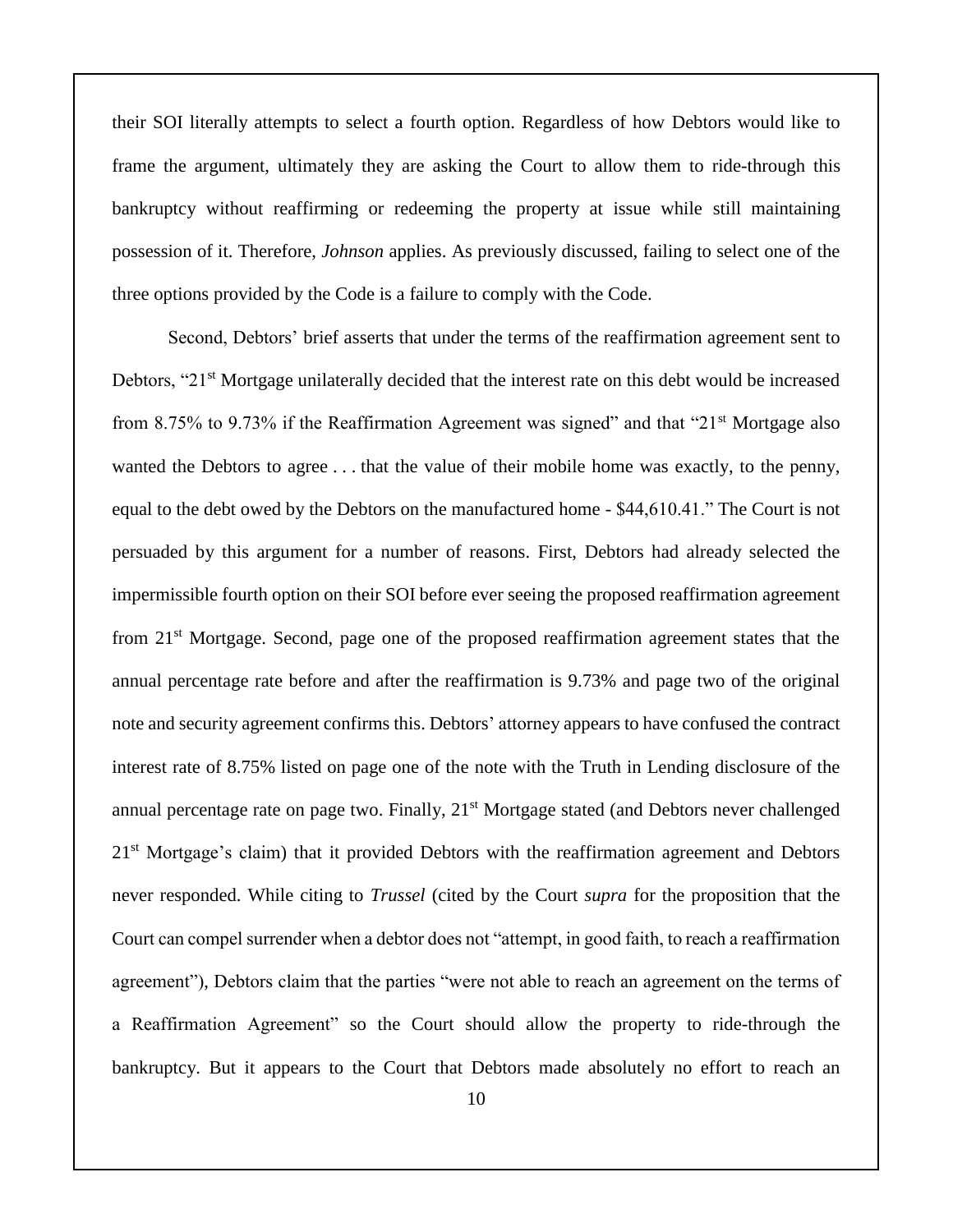agreement. If Debtors wanted to retain the property but were unsatisfied with 21<sup>st</sup> Mortgage's initial proposed reaffirmation agreement, the proper course of action would have been to send a counteroffer. Debtors cannot now claim, after refusing to make any effort to reach an agreement with 21<sup>st</sup> Mortgage, that they "were not able to reach an agreement."

Third, Debtors' counsel explains in the brief that, after reviewing the proposed reaffirmation agreement with her clients, it was decided that reaffirming the debt was not in Debtors' "best interest as it would constitute an undue hardship on them." Aside from the fact that the Debtors had, long before receiving the proposed reaffirmation agreement, already selected the fourth option on the SOI in an attempt to ride-through this bankruptcy without reaffirming, the Court understands that not all debts should be reaffirmed as some are not in a debtor's best interest. But, under the Code, a debtor "*shall . . . not retain possession of personal property . . .*" unless he redeems the property or reaffirms the debt.  $\S 521(a)(6)(A)$ –(B) (emphasis added). Because Debtors chose not to reaffirm the debt, under the Code, Debtors' only remaining option that would allow them to retain possession of the property was to redeem it.

Debtors' brief spends a substantial amount of time arguing that Debtors cannot be forced to enter into a reaffirmation agreement. The Court agrees that a reaffirmation must be voluntary, but in order to carry out the provisions of the Code and Fifth Circuit precedent, the Court can compel Debtors to select between the three available options on their SOI. "[C]ontinue making payments to creditor without reaffirming" is not one of them.

Finally, Debtors rely on *In re Williamson*, a New Mexico bankruptcy case, as support for their argument that the Court's hands are tied in this case. In an almost identical case that even included the same creditor, that court held that because  $\S 362(h)(1)$  automatically lifts the stay if § 521(a) is not complied with, the court cannot impose further repercussions on debtors who refuse